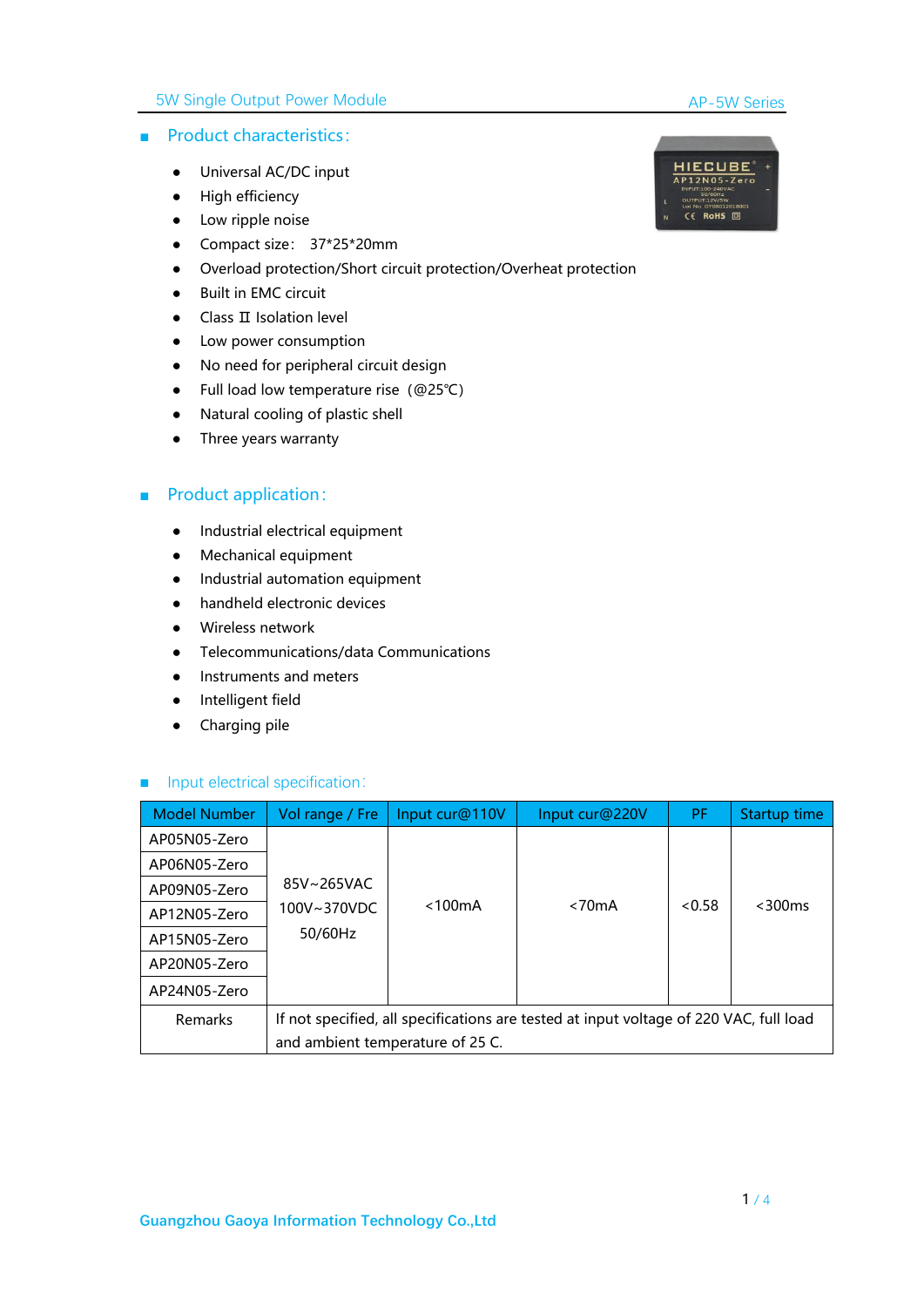# 5W Single Output Power Module

## ■ Output electrical specifications:

| Model Number | Voltage                                                                                                                    | Current            | Rated power | <b>Effic</b><br>(Typ) | <b>Vol accuracy</b> |  |
|--------------|----------------------------------------------------------------------------------------------------------------------------|--------------------|-------------|-----------------------|---------------------|--|
| AP05N05-Zero | 5V                                                                                                                         | 1000mA             |             | 81%                   |                     |  |
| AP06N05-Zero | 6V                                                                                                                         | 830 <sub>m</sub> A |             | 81%                   |                     |  |
| AP09N05-Zero | 9V                                                                                                                         | 550 <sub>m</sub> A |             | 81%                   |                     |  |
| AP12N05-Zero | 12V                                                                                                                        | 416mA              | 5W          | 81%                   | ±1%                 |  |
| AP15N05-Zero | 15V                                                                                                                        | 333mA              |             | 82%                   |                     |  |
| AP20N05-Zero | <b>20V</b>                                                                                                                 | 250 <sub>m</sub> A |             | 82%                   |                     |  |
| AP24N05-Zero | 24V                                                                                                                        | 208 <sub>m</sub> A |             | 82%                   |                     |  |
| Remarks      | If not specified, all specifications are tested at input voltage of 220 VAC, full load<br>and ambient temperature of 25 C. |                    |             |                       |                     |  |

### ■ Ripple and Noise Characteristics:

| Model Number | 20M Bandwidth / ripple noise                                                    |                      | 200MBandwidth / ripple noise |                                                                                        |  |
|--------------|---------------------------------------------------------------------------------|----------------------|------------------------------|----------------------------------------------------------------------------------------|--|
|              |                                                                                 | (Peak to peak value) | (Peak to peak value)         |                                                                                        |  |
|              | Typ                                                                             | <b>Max</b>           | Typ                          | <b>Max</b>                                                                             |  |
| AP05N05-Zero | 20mV                                                                            | 40 <sub>m</sub> V    | 40 <sub>m</sub> V            | 70 <sub>m</sub> V                                                                      |  |
| AP06N05-Zero | 20mV                                                                            | 46mV                 | 40 <sub>m</sub> V            | 70 <sub>m</sub> V                                                                      |  |
| AP09N05-Zero | 20mV                                                                            | 46mV                 | 40 <sub>m</sub> V            | 70 <sub>m</sub> V                                                                      |  |
| AP12N05-Zero | 20mV                                                                            | 30 <sub>m</sub> V    | 45 <sub>m</sub> V            | 70 <sub>m</sub> V                                                                      |  |
| AP15N05-Zero | 20mV                                                                            | 30 <sub>m</sub> V    | 45 <sub>m</sub> V            | 70 <sub>m</sub> V                                                                      |  |
| AP20N05-Zero | 40 <sub>m</sub> V                                                               | 70 <sub>m</sub> V    | 46mV                         | 85 <sub>m</sub> V                                                                      |  |
| AP24N05-Zero | 40 <sub>m</sub> V                                                               | 70 <sub>m</sub> V    | 46mV                         | 85 <sub>m</sub> V                                                                      |  |
|              |                                                                                 |                      |                              | If not specified, all specifications are tested at input voltage of 220 VAC, full load |  |
| Remarks      | and ambient temperature of 25 C.                                                |                      |                              |                                                                                        |  |
|              | The oscilloscope for testing: <tektronix-tds2022c>.<br/>2.</tektronix-tds2022c> |                      |                              |                                                                                        |  |

#### ■ EMC characteristic:

| <b>EMC</b> chara | <b>Test items</b>          | <b>Testing standard</b>                 |  |  |  |  |
|------------------|----------------------------|-----------------------------------------|--|--|--|--|
|                  | Conducted disturbance (CE) | <b>CLASSB</b><br>EN 55032: 2015         |  |  |  |  |
| EMI              | Radiation disturbance (RE) | EN 55032: 2015<br><b>CLASSB</b>         |  |  |  |  |
|                  | fluctuation & flicker      | EN 61000-3-3:2013                       |  |  |  |  |
|                  | Electrostatic discharge    | EN 61000-4-2:2009 Contact ±4KV Air ±8KV |  |  |  |  |
|                  | Radiated immunity          | EN 61000-4-3:2006 +A1: 2008+A2:2010     |  |  |  |  |
| <b>EMS</b>       | Pulse group immunity       | EN 61000-4-4:2012                       |  |  |  |  |
|                  | Surge immunity             | EN 61000-4-5:2014                       |  |  |  |  |
|                  | CE immunity                | EN 61000-4-6: 2014                      |  |  |  |  |
|                  | Voltage sags               | EN 61000-4-11: 2017                     |  |  |  |  |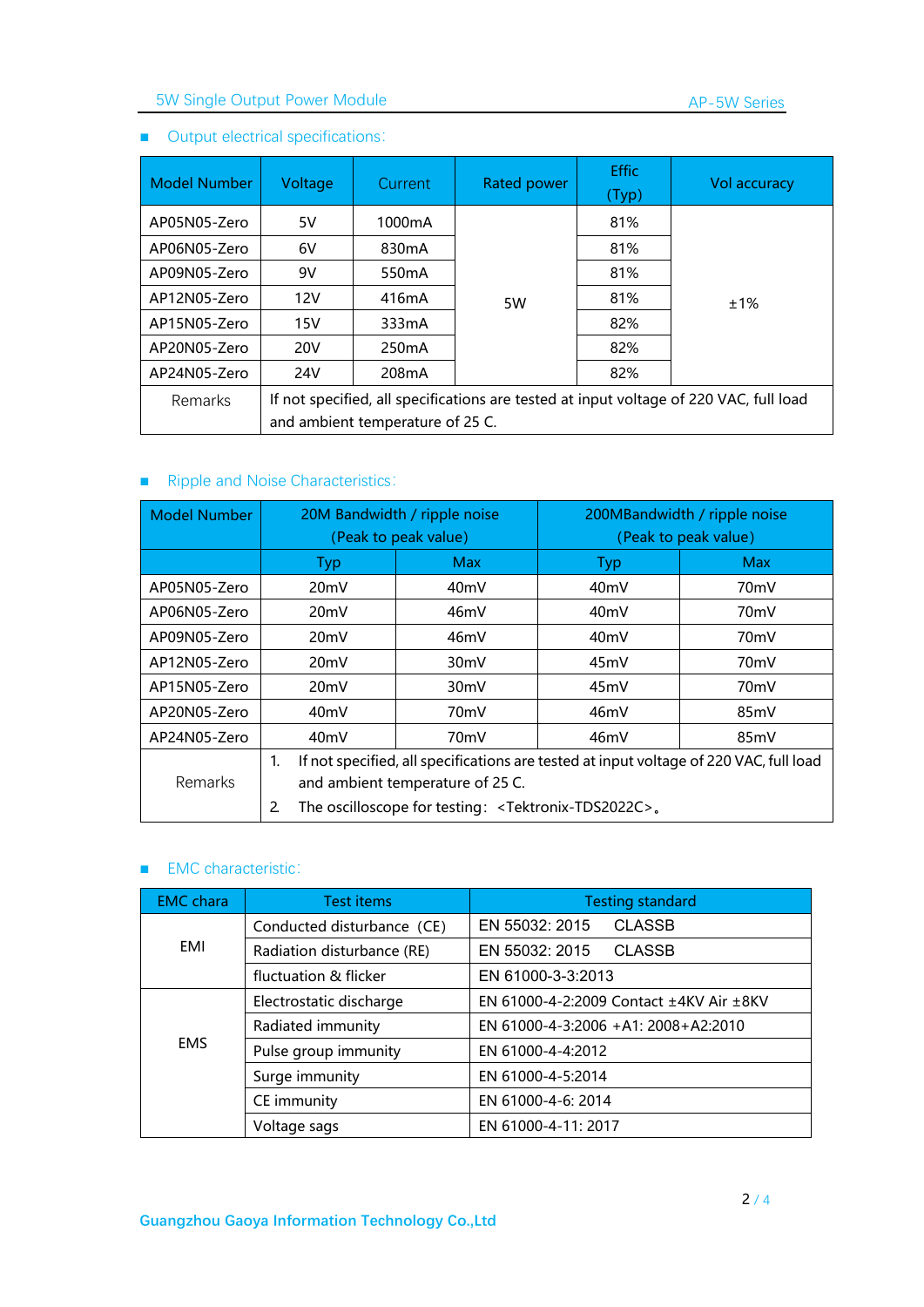#### ■ General characteristics:

| <b>Item</b>              | <b>Working Conditions @ Conclusion</b>                   |
|--------------------------|----------------------------------------------------------|
| Fre                      | 50KHz                                                    |
| Short circuit protection | Long-term short circuit, self-recovery                   |
| Overload protection      | > Load150%, self-recovery                                |
| Overheat protection      | Surface temperature > $90^{\circ}C$ ( $\pm 4^{\circ}C$ ) |
| withstand voltage test   | Input-Output 3000VAC /1min                               |
| Working temperature      | $-40 \sim 70^{\circ}$ C                                  |
| Weight                   | $34q (\pm 1q)$                                           |
| <b>Size</b>              | 37*25*20mm                                               |
| Shell material           | High Temperature Resistant Plastic Shell                 |
| Cooling mode             | Natural cooling                                          |
| Safety grade             | CLASS II                                                 |

## ■ Design reference circuit:

# 1. Typical application circuit:



## 2. EMC enhanced recommendation circuit:



## Peripheral component parameters

| <b>Model Number</b> | <b>FUSE</b>      | <b>RVD</b> | C <sub>2</sub> | <b>LCM</b>                       | C3, C4 | C1      | <b>TVS</b>                   |
|---------------------|------------------|------------|----------------|----------------------------------|--------|---------|------------------------------|
| AP05N05-Zero        |                  |            |                |                                  |        |         |                              |
| AP06N05-Zero        |                  |            |                |                                  |        |         |                              |
| AP09N05-Zero        |                  | 14D431K    |                |                                  |        | CBB CAP | 5V: P6KE6.8A<br>12V: P6KE15A |
| AP12N05-Zero        | 1A/250VAC        |            | $0.33$ uF      | <b>UU9.8</b><br>60 <sub>mH</sub> | 222M   | 104/50V | 24V: P6KE28A                 |
| AP15N05-Zero        | <b>SLOW BLOW</b> |            | 275VAC         |                                  | 250V   |         |                              |
| AP20N05-Zero        |                  |            |                |                                  |        |         |                              |
| AP24N05-Zero        |                  |            |                |                                  |        |         |                              |